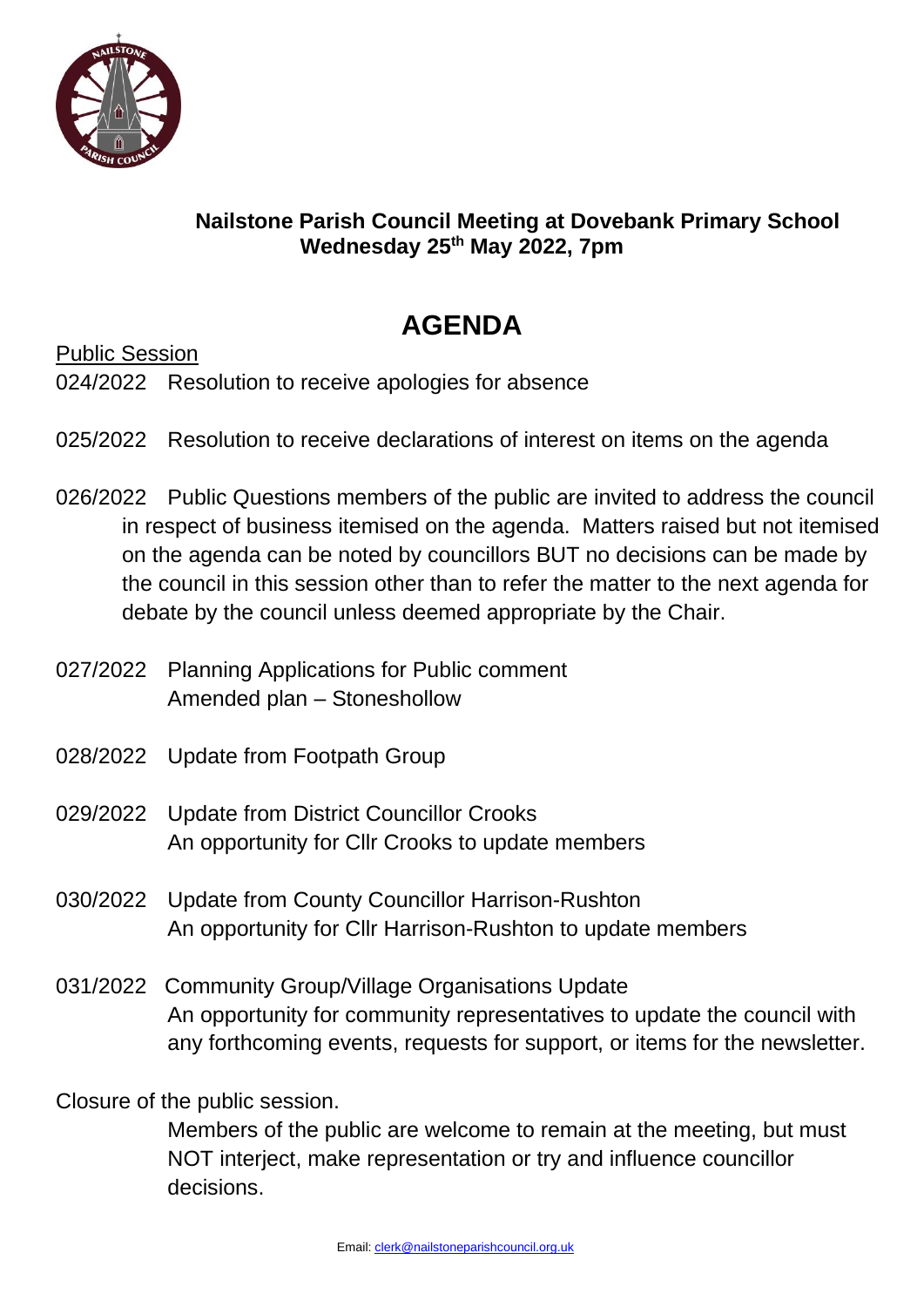

## Council Resolutions

- 032/2022. Resolution to approve and sign the minutes of the meeting of the Parish council held April 2022
- 033/2022. Resolution to discuss any planning applications and receive any reports from Cllr Harris
	- Glebe Farm
	- Stoneshollow
- 034/2022 Resolution to discuss and agree suggested Community Benefit legal agreement from JBM
- 035/2022 Resolution to discuss Traffic Results from Survey carried out by LCC, and any further actions.
- 036/2022 Resolution to discuss Council Maintenance Schedule for 2022-2023
- 037/2022 Resolution to discuss and agree Insurance Quote for 2022-2023
- 038/2022 Resolution to discuss the public suggestion of additional play equipment on Church Meadow raised as part of the community benefit funding from Stoneshollow Solar Farm (Agenda item 189/2021).
- 039/2022 Finance Resolution to Approve the payments for May 2022 (appendix1) Resolution to Approve the Accounts to Date, Bank reconciliation and Expenditure against Budget (Appendix 2 Attached)
- 040/2022 Ongoing Items (Updates… No decision required) Queens Jubilee 2022 Grants (Kissing gates?, churchyard composting area?) Sec 106 drawdown – (HBBC)
- 041/2022 Newsletter Requests/Items to be included in next months parish newsletter (deadline 16<sup>th</sup> Month)